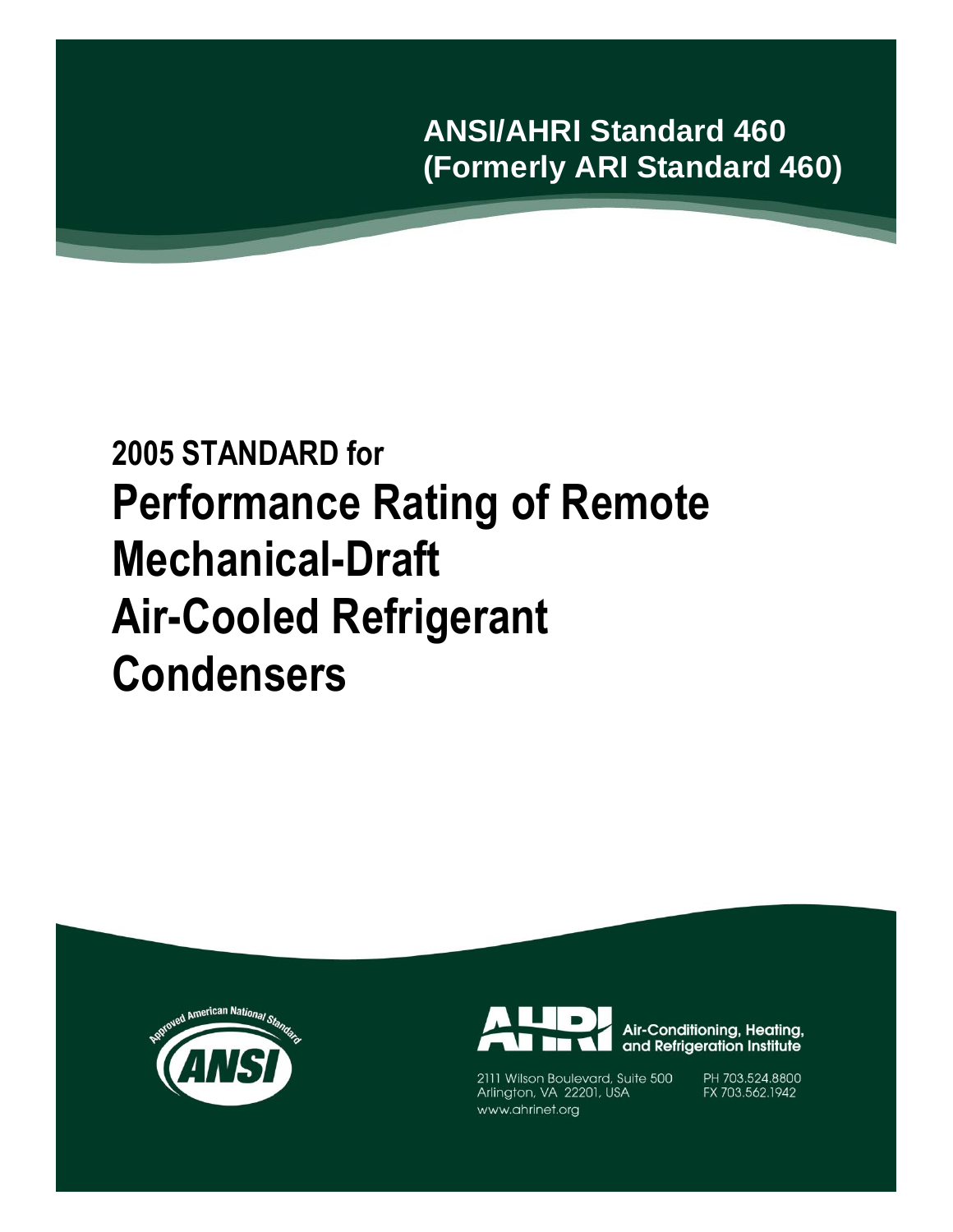### **IMPORTANT**

# *SAFETY DISCLAIMER*

AHRI does not set safety standards and does not certify or guarantee the safety of any products, components or systems designed, tested, rated, installed or operated in accordance with this standard/guideline. It is strongly recommended that products be designed, constructed, assembled, installed and operated in accordance with nationally recognized safety standards and code requirements appropriate for products covered by this standard/guideline.

AHRI uses its best efforts to develop standards/guidelines employing state-of-the-art and accepted industry practices. AHRI does not certify or guarantee that any tests conducted under its standards/guidelines will be non-hazardous or free from risk.

Note:

This standard supersedes ARI Standard 460-2000. Approved by ANSI March 5, 2009. ANS expired March 5, 2019.

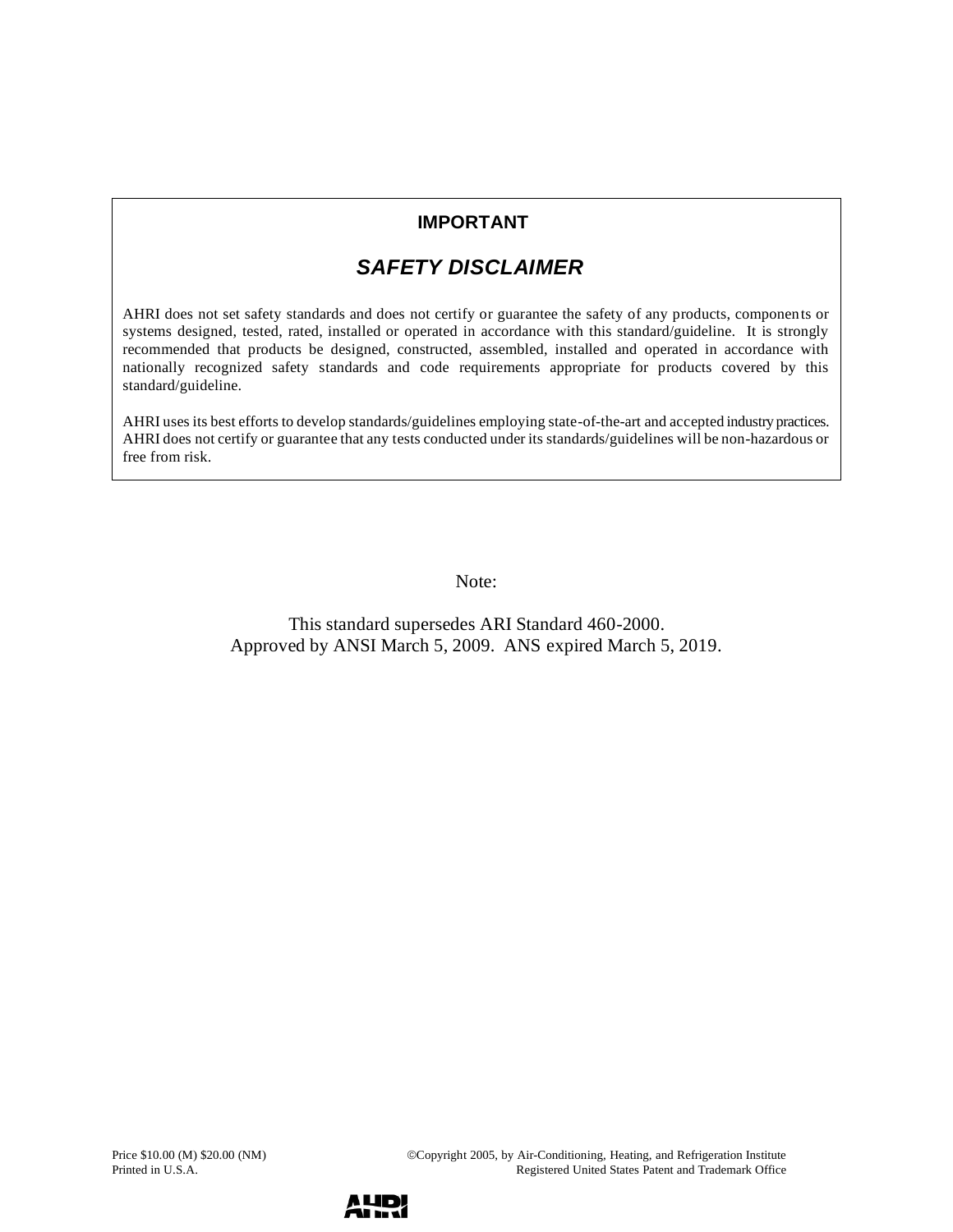### **TABLE OF CONTENTS**

| <b>SECTION</b> | PAGI |
|----------------|------|
| Section 1.     |      |
| Section 2.     |      |
| Section 3.     |      |
| Section 4.     |      |
| Section 5.     |      |
|                |      |
|                |      |
|                |      |

## **TABLES**

| Table 1. |
|----------|
|----------|

### **APPENDICES**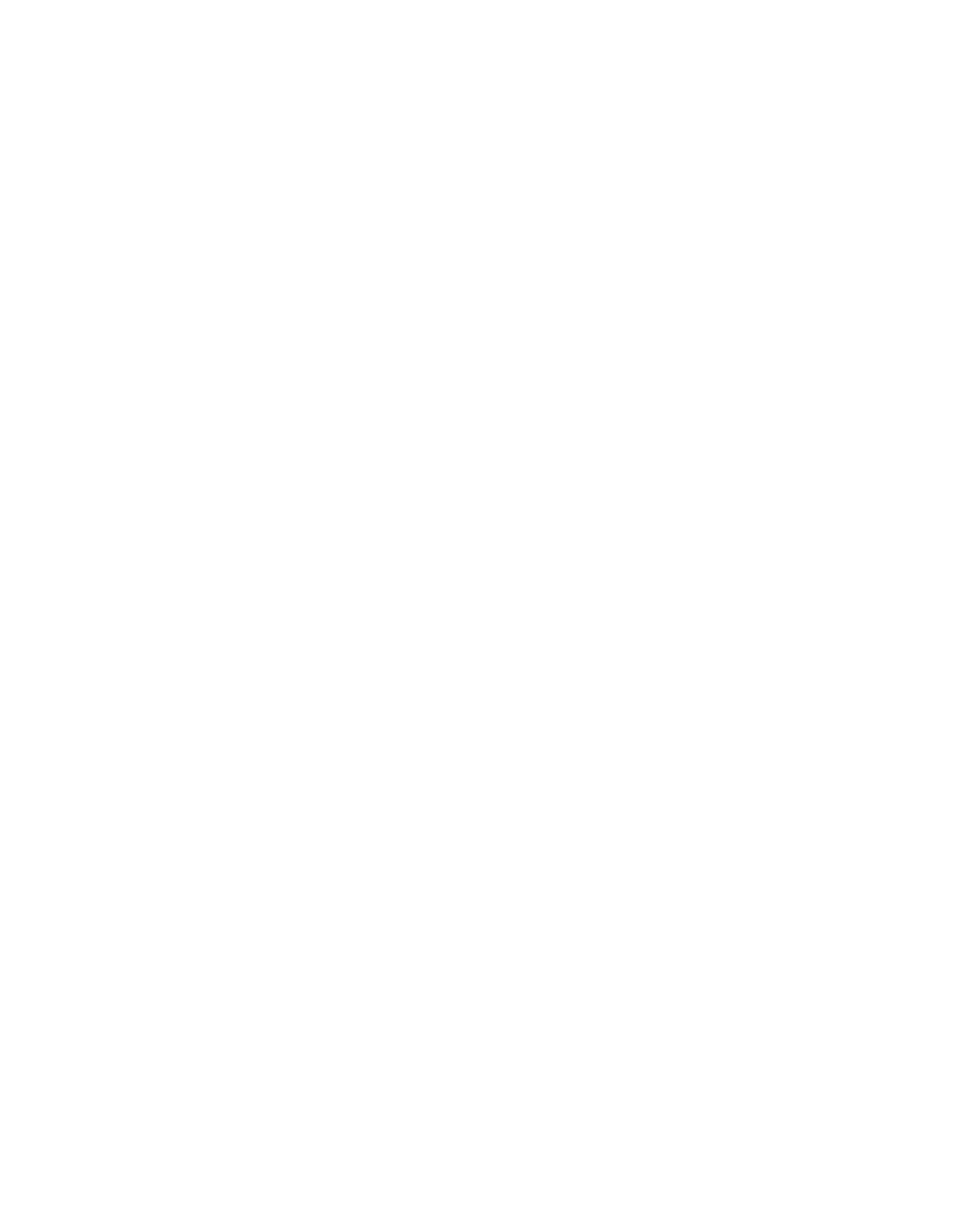# **PERFORMANCE RATING OF REMOTE MECHANICAL-DRAFT AIR-COOLED REFRIGERANT CONDENSERS**

#### **Section 1. Purpose**

**1.1** *Purpose.* The purpose of this standard is to establish for Remote Mechanical-Draft Air-Cooled Condensers: definitions; test requirements; rating requirements; minimum data requirements for Published Ratings; marking and nameplate data; and conformance conditions.

**1.1.1** *Intent.* This standard is intended for the guidance of the industry, including: manufacturers, designers, installers, contractors and users.

**1.1.2** *Review and Amendment.* This standard is subject to review and amendment as technology advances.

#### **Section 2. Scope**

**2.1** *Scope.* This standard applies to Remote Mechanical-Draft Air-Cooled Refrigerant Condensers as defined in Section 3 for use with or without external air resistance.

**2.2** *Exclusions.*

**2.2.1** This standard does not apply to Air-Cooled Condensers designed primarily for installation within the machinery compartment of a self-contained product or in a factory-assembled condensing unit.

**2.2.2** This standard does not apply to remote mechanical-draft evaporatively-cooled refrigerant condensers as covered by ARI Standard 490.

#### **Section 3. Definitions**

**3.1** *Definitions*. All terms in this document follow the standard industry definitions in the current edition of *ASHRAE Terminology of Heating, Ventilation, Air Conditioning and Refrigeration* unless otherwise defined in this section.

**3.2** *Bubble Point.* Refrigerant liquid saturation temperature at a specified pressure.

**3.3** *Dew Point.* Refrigerant vapor saturation temperature at a specified pressure.

**3.4** *Entering Air Dry-Bulb Temperature.* The average dry-bulb temperature of the ambient air entering the condenser assembly,  $\mathrm{P}F$   $\mathrm{C}$ ].

**3.5** *Entering Air Wet-Bulb Temperature.* The average wet-bulb temperature of the air entering the condenser assembly,  $\mathbb{F}[\mathbb{C}C]$ .

**3.6** *Net Refrigeration Effect.* The rate of total heat absorption by the refrigerant, at stated evaporator conditions, of the complete refrigeration system. This effect is equal to the product of the refrigerant mass flow rate through the system and the entha lpy difference between the refrigerant vapor leaving the evaporator and the refrigerant liquid entering the liquid control device of the evaporator, Btu/h [W].

**3.7** *Published Rating.* A statement of the assigned values of those performance characteristics, understated Rating Conditions, by which a unit may be chosen to fit its application. These values apply to all units of like nominal size and type (identification) produced by the same manufacturer. The term Published Rating includes the rating of all performance characteristics shown on the unit or published in specifications, advertising or other literature, including computer software and computer-generated reports, controlled by the manufacturer, at stated Rating Conditions.

**3.7.1** *Application Rating.* A rating based on tests performed at application rating conditions (other than Standard Rating Conditions).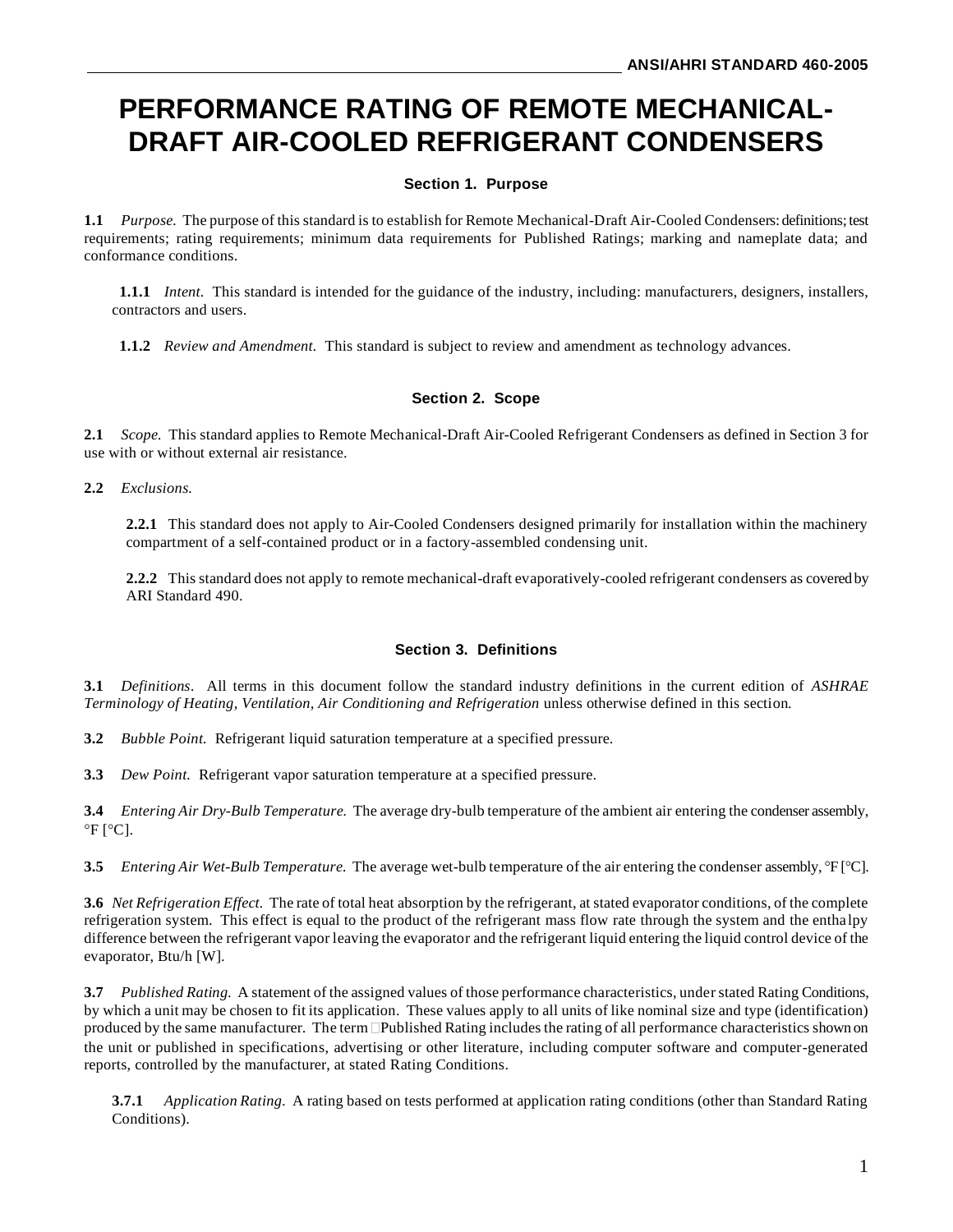**3.7.2** *Standard Rating.* A rating based on tests performed at Standard Rating Conditions.

**3.8** *Rating Conditions.* Any set of operating conditions under which a single level of performance results and which causes only that level of performance to occur.

**3.8.1** *Standard Rating Conditions.* Rating Conditions used as the basis of comparison for performance characteristics.

**3.9** *Remote Mechanical-Draft Air-Cooled Refrigerant Condenser (Air-Cooled Condenser).* A factory-made encased unit which is intended for connection in the field by means of refrigerant piping, and which includes a means for forced-air circulation and elements by which heat is transferred from refrigerant to air. The purpose of this unit is to condense refrigerant vapor by rejecting heat to the air.

**3.10** *Saturated Condensing Temperature (Condensing Temperature)*. For single component and azeotrope refrigerants, the saturation temperature corresponding to the refrigerant pressure at the condenser entrance. For zeotropic refrigerants, the arithmetic average of the Dew Point and Bubble Point temperatures corresponding to the refrigerant pressure at the condenser entrance.

**3.11** *"Shall" or "Should"*. "Shall" or "Should" shall be interpreted as follows:

**3.11.1** *Shall.* Where "shall" or "shall not" is used for a provision specified, that provision is mandatory if compliance with the standard is claimed.

**3.11.2** *Should.* "Should" is used to indicate provisions which are not mandatory but which are desirable as good practice.

**3.12** *Standard Air.* Air weighing 0.075 lb/ft<sup>3</sup> [1.2 kg/m<sup>3</sup>], which approximates dry air at 70°F [21°C] and at a barometric pressure of 29.92 in Hg [101.3 kPa].

**3.13** *Subcooling.* The difference between the saturation temperature corresponding to the liquid pressure at the coil outlet and the liquid refrigerant temperature at the coil outlet,  $\degree$ F  $\degree$ C.

3.14 *Temperature Difference (TD).* The difference between the Saturated Condensing Temperature and the Entering Air Dry-Bulb Temperature,  $\degree$ F  $\degree$ C].

**3.15** *Total Heat Rejection Effect (Capacity).* The rate of total heat removal from the refrigerant. This effect is equal to the product of the mass flow rate and enthalpy difference between the refrigerant vapor entering the condenser and the refrigerant liquid leaving the condenser, Btu/h [W]. (The Total Heat Rejection Effect, for all practical purposes, is equal to the Net Refrigeration Effect in the evaporator of the system plus the heat added to the refrigerant by the refrigerant compressor.) As an alternative, this effect may be expressed in terms of its Net Refrigeration Effect for a specific system.

#### **Section 4. Test Requirements**

**4.1** *Testing Requirements*. Remote Mechanical-Draft Air-Cooled Refrigerant Condensers shall be tested for rating purposes in accordance with the test methods presented in ANSI/ASHRAE Standard 20, except that the measured heat rejection shall be adjusted to the design temperature difference using the following formula:

$$
q_c = \frac{q_m(TD_s)}{TD_m}
$$

where:

 $q_c$  = corrected heat rejection rate, Btu/h [W]  $q_m$  = measured heat rejection rate, Btu/h [W]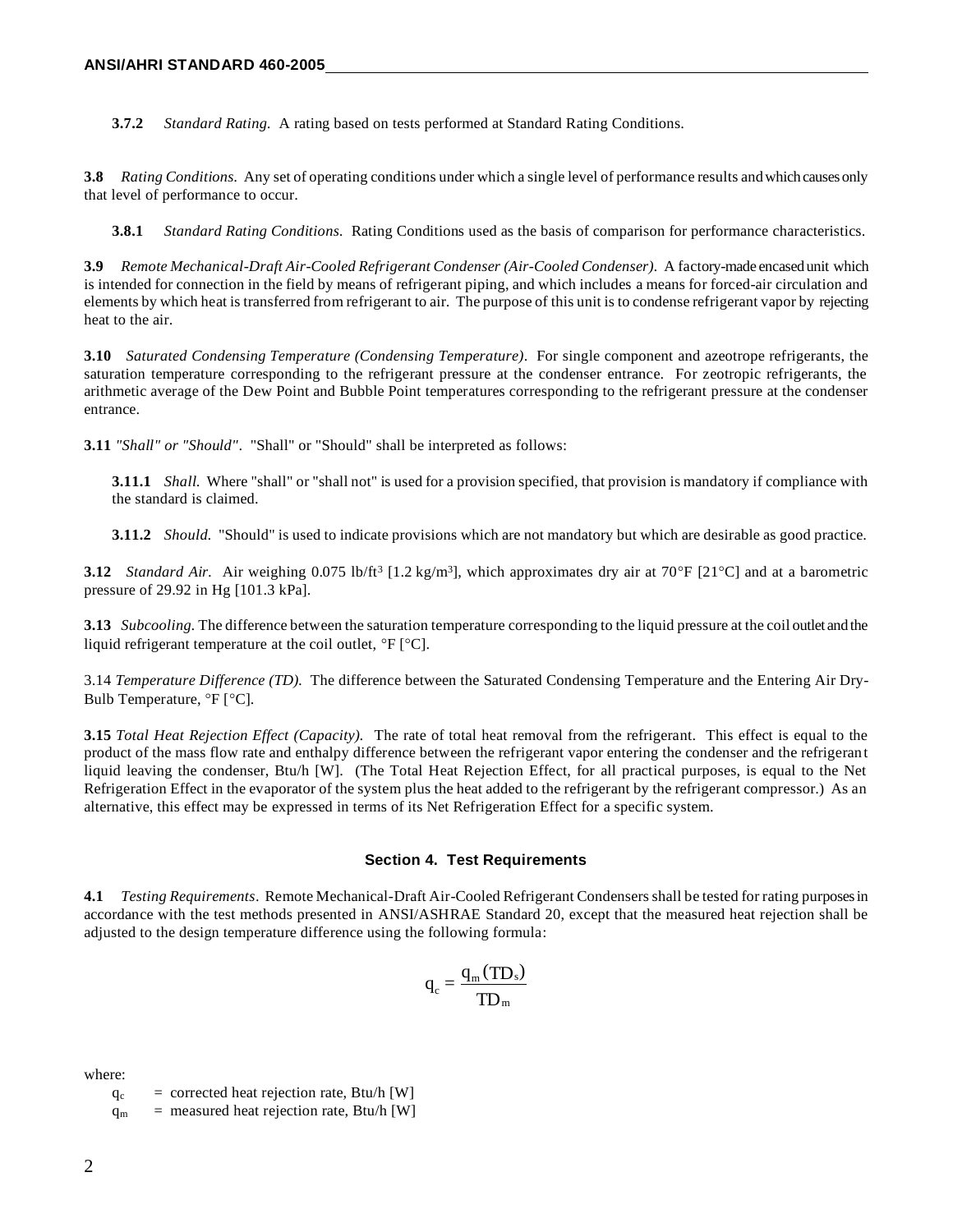$TD_s$  = standard Temperature Difference at Standard Rating Conditions,  ${}^{\circ}F$   ${}^{\circ}C$ ]

 $TD_m$  = measured Temperature Difference,  ${}^{\circ}F$   $[{}^{\circ}C]$ 

**4.2** *Test Conditions.* Actual test conditions shall not deviate from Standard Rating Conditions by more than the following:

| <b>Barometric Pressure</b>              | $\pm 1.5$ in Hg [ $\pm 5.1$ kPa]          |
|-----------------------------------------|-------------------------------------------|
| Entering Air Dry-Bulb Temperature       | $\pm$ 1°F [ $\pm$ 0.6 °C]                 |
| <b>Saturated Condensing Temperature</b> | $\pm$ 1°F [ $\pm$ 0.6 °C]                 |
| Discharge Superheat                     | $\pm 10^{\circ}$ F [ $\pm 5.6^{\circ}$ C] |

**4.2.1** Even though the average Entering Air Wet-Bulb Temperature and liquid refrigerant Subcooling at the condenser outlet temperatures are not specified in Table 1, these temperatures shall be recorded with each set of test readings.

**4.3** *Standard Auxiliary Components.* If motor hoods, wind deflectors, dampers, fan guards, coil guards or other air-side components are furnished as standard, they shall be in place during the test. If any head-pressure controls, sub-coolers or other refrigerant-side components are furnished as standard, they shall be in place during the test.

#### **Section 5. Rating Requirements**

**5.1** *General.* Standard Rating(s) for Remote Mechanical-Draft Air-Cooled Refrigerant Condensers shall be determined when tested at the Standard Rating Conditions specified in 5.1.1.

**5.1.1** *Standard Rating Conditions.* Standard Ratings shall be determined by tests, using the methods of testing set forth in Section 4 and performed at the Standard Rating Conditions specified in Table 1.

**5.1.2** *Application Rating Conditions*. Ratings at conditions other than those specified in 5.1.1 may be published as Application Ratings and shall be based on test data determined in accordance with Section 4.

| Table 1. Standard Rating Conditions 1,2                    |                         |                   |  |  |
|------------------------------------------------------------|-------------------------|-------------------|--|--|
|                                                            | All Refrigerants        |                   |  |  |
|                                                            | $I-P$                   | <b>SI</b>         |  |  |
| <b>Barometric Pressure</b>                                 | $29.92$ in Hg           | 101.3 kPa         |  |  |
| Entering Air Dry-Bulb Temperature                          | 95 $\degree$ F          | $35^{\circ}$ C    |  |  |
| <b>Saturated Condensing Temperature</b>                    | $125 \text{ }^{\circ}F$ | $51.7 \text{ °C}$ |  |  |
| Actual Temperature of Refrigerant Vapor Entering Condenser | 190 °F                  | 87.8 $\degree$ C  |  |  |
| <b>External Static Pressure</b>                            | $0$ in $H_2O$           | 0 kPa             |  |  |

<sup>1</sup> Standard Rating Tests shall be conducted at the nameplate-rated voltage(s) and frequency. For units with dual nameplate voltage ratings, standard rating tests shall be performed at both voltages or at the lower of the two voltages if only a single standard rating is to be published.

<sup>2</sup> Piping and charging shall be done in accordance with the manufacturer's specifications.

**5.2** *Published Application Ratings.* Application Ratings represent the performance characteristics of a specific condenser at various operating or design conditions. They are used for the purpose of selecting a condenser for any set of design conditions within the operating range for which the condenser is intended, and they shall be derived from tests made in accordance with the method prescribed in Section 4.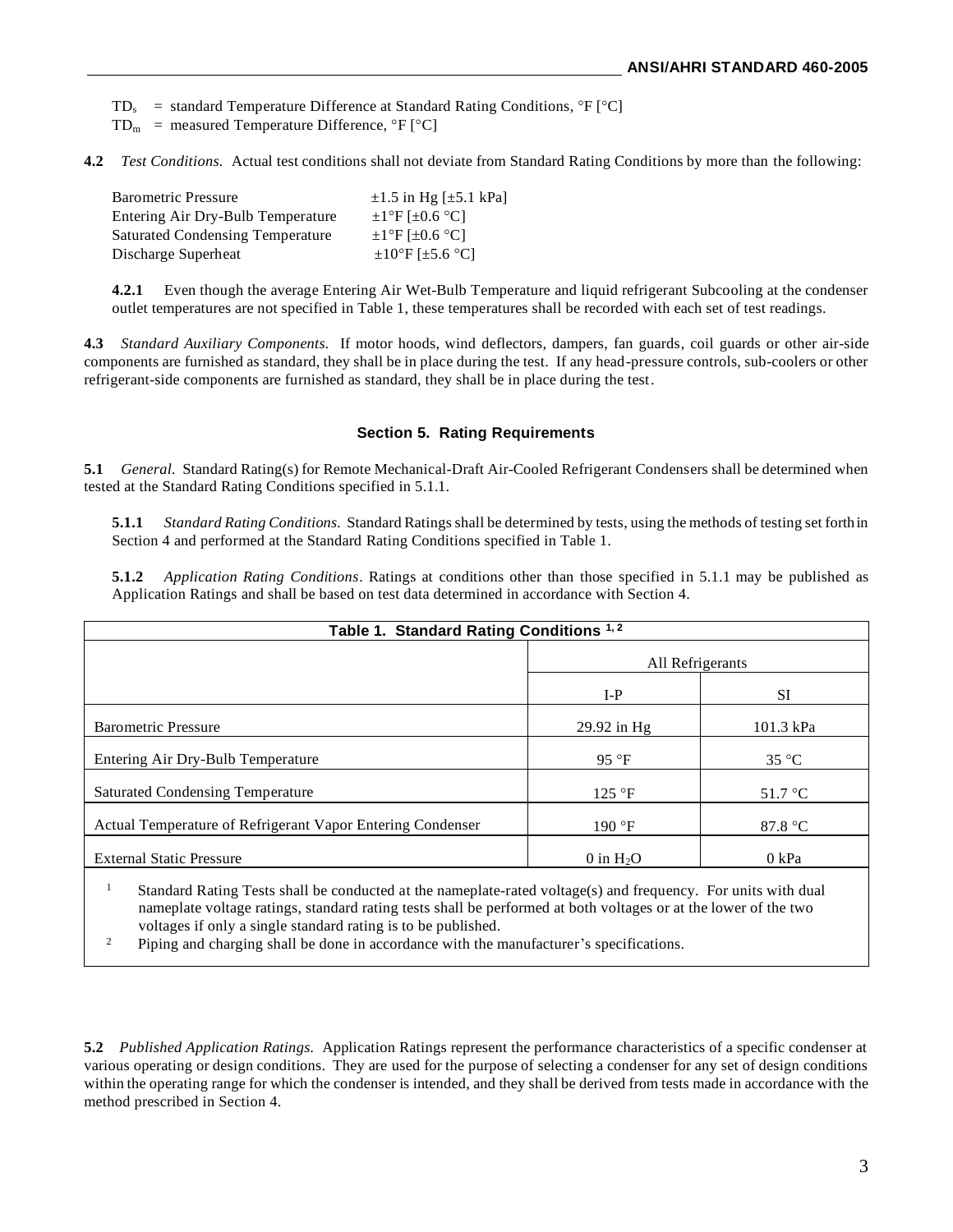**5.2.1** *Application Rating Terms.* Whenever Application Ratings are published or printed, the conditions at which these ratings apply shall be shown. Application Ratings shall include, or be accompanied by, the Standard Ratings clearly identified as such. In addition, Application Ratings shall be published in the terms as shown in 6.2.

Application Ratings shall also include the Total Heat Rejection Effect, which shall be expressed in the same terms as the Standard Rating. The Temperature Difference (TD) or other design basis for which the ratings are given shall be clearly specified.

**5.3** *Tolerances.* To comply with this standard, published values of Standard Ratings or reported capacity ratings shall be based on data obtained in accordance with the provisions of this section. The measured Total Heat Rejection Effect of any representative production unit shall not be less than 95% of the published Standard Rating and the measured power input shall not be more than 105% of rated power input.

**5.4** *Optional Auxiliary Accessories.* If the components described in 4.3 are available from the condenser manufacturer, but not furnished as standard, their effect on condenser performance shall be clearly stated in the manufacturer's Published Ratings.

#### **Section 6. Minimum Data Requirements for Published Ratings**

**6.1** *Minimum Data Requirements for Published Ratings*. As a minimum, Published Ratings shall include all Standard Ratings. All claims to ratings within the scope of this standard shall include the statement "Rated in accordance with AHRI Standard 460". All claims to ratings outside the scope of this standard shall include the statement "Outside the scope of AHRI Standard 460". Wherever Application Ratings are published or printed, they shall include a statement of the conditions at which the ratings apply.

**6.2** *Published Standard Ratings.* Standard Ratings shall be published in the following terms:

- a. Total Heat Rejection Effect, Btu/h [W]
- b. Fan motor power input, W [kW]

**6.2.1** *Additional Information.* Published Standard Ratings shall also be accompanied by the following information:

- a. Weight of condenser operating charge, lb [kg]
- b. Unit electrical nameplate data
- c. Overall and mounting dimensions, ft [m]
- d. Connection sizes, in [mm]
- e. Operating weight, lb [kg]
- f. Subcooling,  ${}^{\circ}F$  [ ${}^{\circ}C$ ] (required only when subcooling exceeds  $5{}^{\circ}F$  [ $3{}^{\circ}C$ ])
- g. Airflow through the condenser with no external ductwork (0 in H<sub>2</sub>O [0 kPa] external static pressure), cfm [m<sup>3</sup>/s] of Standard Air
- h. Refrigerant designation(s) in accordance with ANSI/ASHRAE Standard 34 with Addenda

#### **Section 7. Marking and Nameplate Data**

As a minimum, the model number, serial number, name and location of manufacturer (or trade name), refrigerant(s), maximum working pressure and electrical characteristics shall be shown on a nameplate located in a conspicuous place on each condenser. Nameplate voltages for 60 Hertz systems shall include one or more of the equipment nameplate voltages shown in Table 1 of AHRI Standard 110. Nameplate voltages for 50 Hertz systems shall include one or more of the utilization voltages shown in Table 1 of IEC 60038.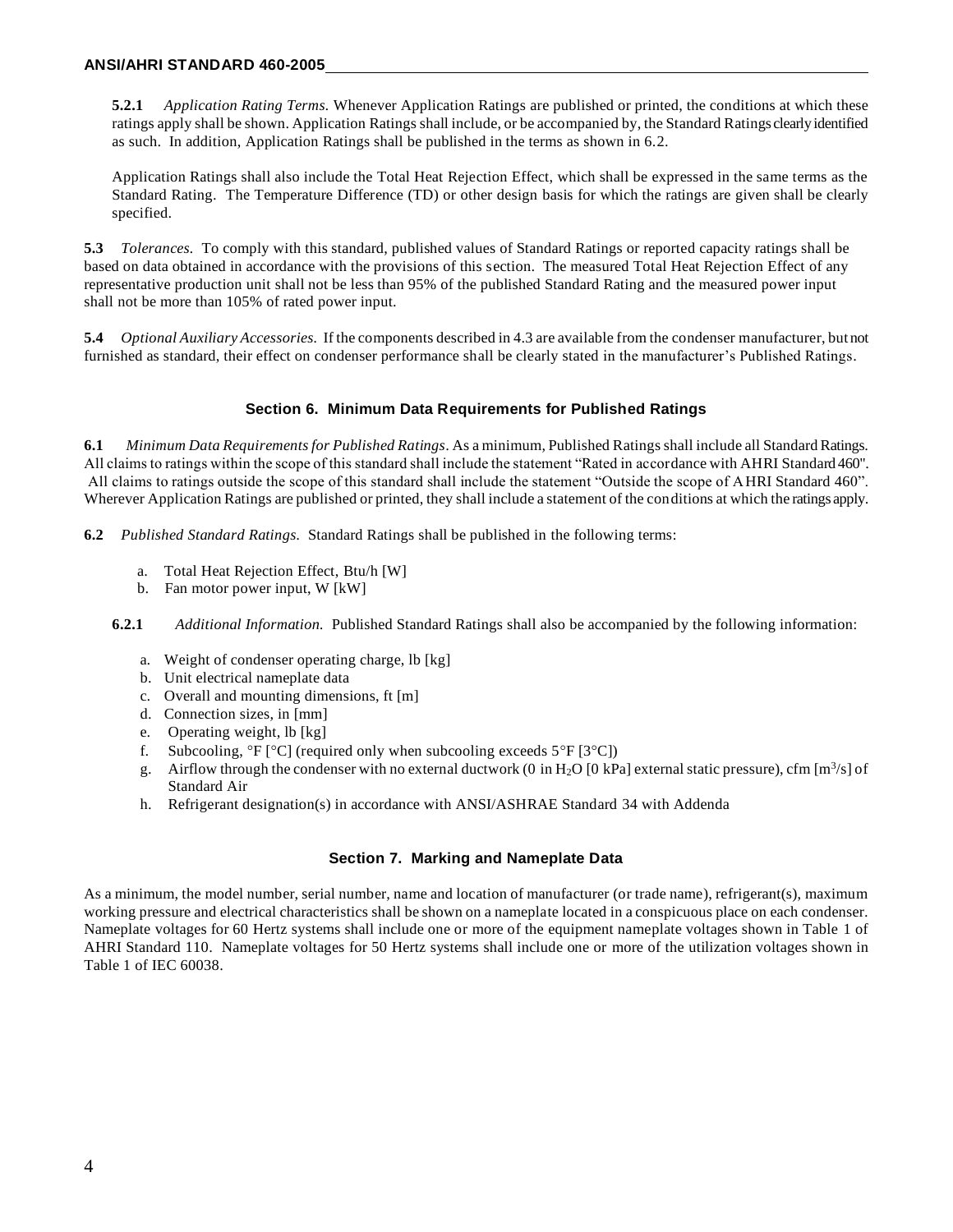#### **Section 8. Conformance Conditions**

**8.1** *Conformance.* While conformance with this standard is voluntary, conformance shall not be claimed or implied for products or equipment within the standard's *Purpose* (Section 1) and *Scope* (Section 2) unless such product claims meet all of the requirements of the standard and all the requirements of the testing and rating requirements are measured and reported in complete compliance with the standard. Any product that has not met all the requirements of the standard shall not reference, state, or acknowledge the standard in any written, oral, or electronic communication.